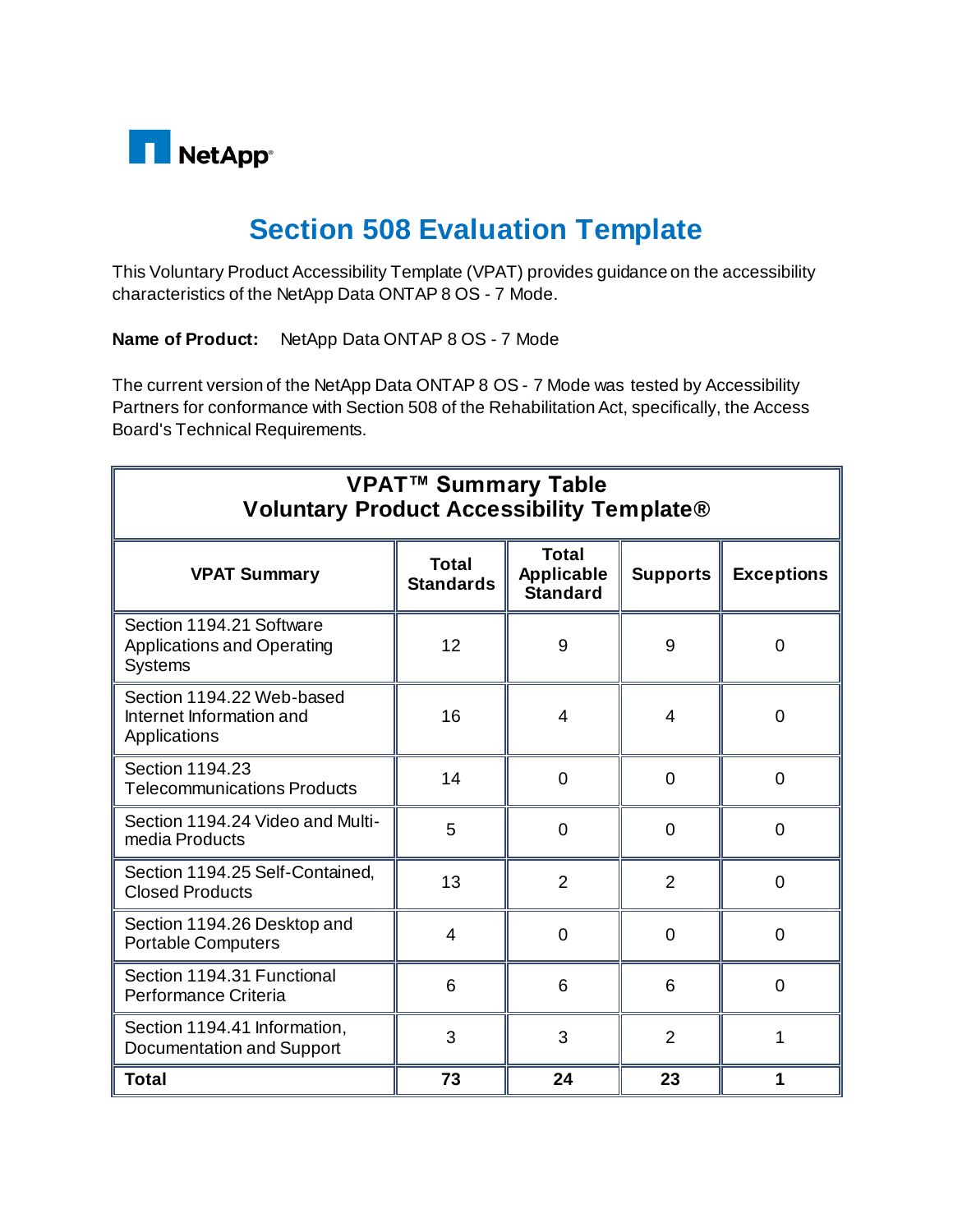

| Section 1194.21 Software Applications and Operating Systems -                                                                                                                                                                                                                                                                                                                                                                                                                                                                                                                                           |                                      |                                                                                                                                                                                                                               |  |
|---------------------------------------------------------------------------------------------------------------------------------------------------------------------------------------------------------------------------------------------------------------------------------------------------------------------------------------------------------------------------------------------------------------------------------------------------------------------------------------------------------------------------------------------------------------------------------------------------------|--------------------------------------|-------------------------------------------------------------------------------------------------------------------------------------------------------------------------------------------------------------------------------|--|
| <b>Detail</b><br><b>VPATTM</b>                                                                                                                                                                                                                                                                                                                                                                                                                                                                                                                                                                          |                                      |                                                                                                                                                                                                                               |  |
| Voluntary Product Accessibility Template <sup>®</sup>                                                                                                                                                                                                                                                                                                                                                                                                                                                                                                                                                   |                                      |                                                                                                                                                                                                                               |  |
| <b>Criteria</b>                                                                                                                                                                                                                                                                                                                                                                                                                                                                                                                                                                                         | <b>Supporting</b><br><b>Features</b> | <b>Remarks and explanations</b>                                                                                                                                                                                               |  |
| (a) When software is designed<br>to run on a system that has a<br>keyboard, product functions<br>shall be executable from a<br>keyboard where the function<br>itself or the result of performing<br>a function can be discerned<br>textually.                                                                                                                                                                                                                                                                                                                                                           | <b>Supports</b>                      | The command line interface is keyboard<br>operable.                                                                                                                                                                           |  |
| (b) Applications shall not disrupt<br>or disable activated features of<br>other products that are identified<br>as accessibility features, where<br>those features are developed<br>and documented according to<br>industry standards. Applications<br>also shall not disrupt or disable<br>activated features of any<br>operating system that are<br>identified as accessibility<br>features where the application<br>programming interface for those<br>accessibility features has been<br>documented by the<br>manufacturer of the operating<br>system and is available to the<br>product developer. | <b>Supports</b>                      | Application does not disrupt or disable<br>activated features of other products that<br>are identified as accessibility features,<br>where those features are developed and<br>documented according to industry<br>standards. |  |
| (c) A well-defined on-screen<br>indication of the current focus<br>shall be provided that moves<br>among interactive interface<br>elements as the input focus<br>changes. The focus shall be<br>programmatically exposed so<br>that Assistive Technology can<br>track focus and focus changes.                                                                                                                                                                                                                                                                                                          | <b>Supports</b>                      | The focus is well defined visually and is<br>programmatically exposed to assistive<br>technology.                                                                                                                             |  |
| (d) Sufficient information about<br>a user interface element<br>including the identity, operation<br>and state of the element shall<br>be available to Assistive                                                                                                                                                                                                                                                                                                                                                                                                                                        | <b>Supports</b>                      | The command line interface is text based<br>and sufficient information is provided<br>about the text.                                                                                                                         |  |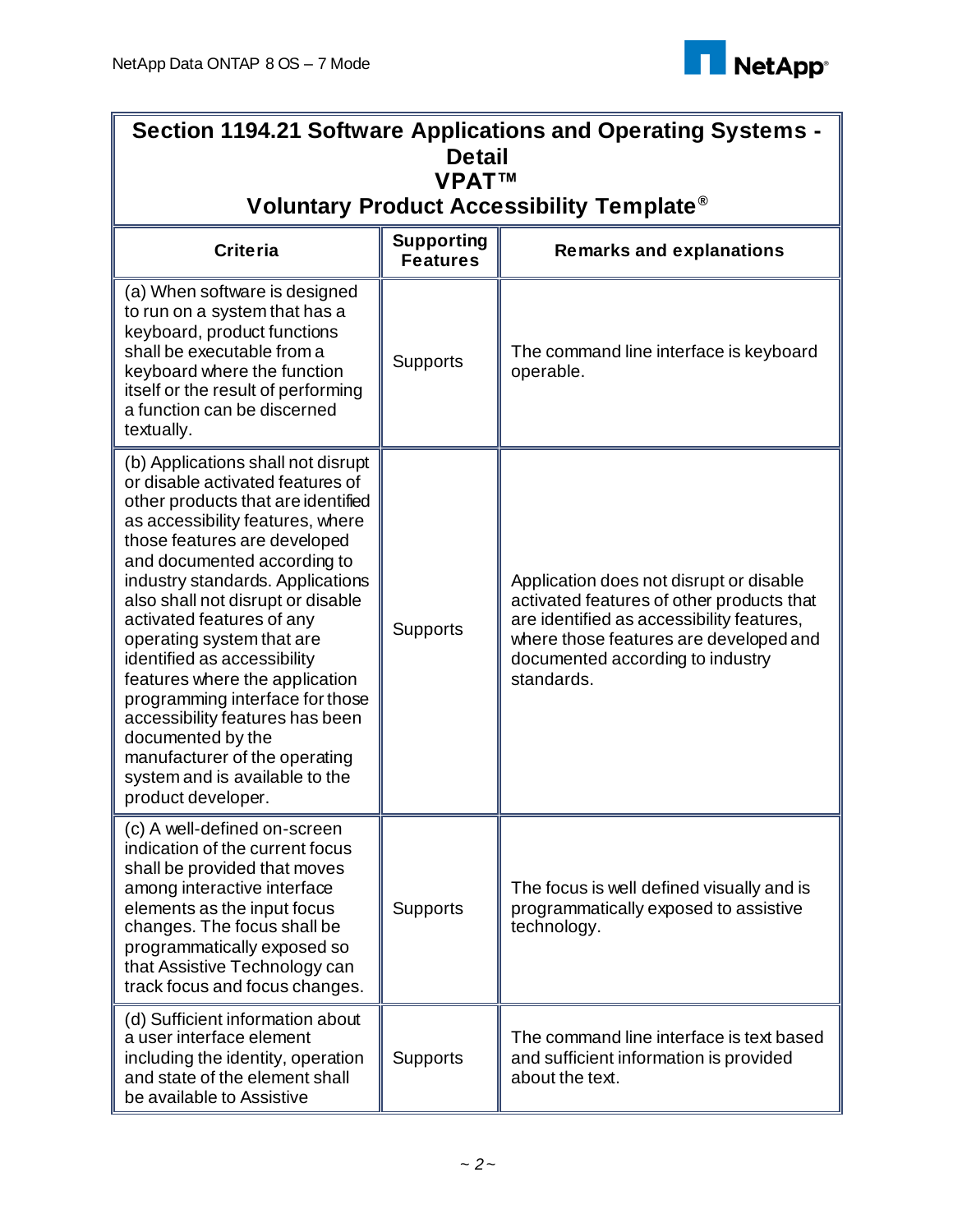

| Technology. When an image<br>represents a program element,<br>the information conveyed by the<br>image must also be available in<br>text.                                                                                                 |                          |                                                                                                                                                                                                                                                       |
|-------------------------------------------------------------------------------------------------------------------------------------------------------------------------------------------------------------------------------------------|--------------------------|-------------------------------------------------------------------------------------------------------------------------------------------------------------------------------------------------------------------------------------------------------|
| (e) When bitmap images are<br>used to identify controls, status<br>indicators, or other<br>programmatic elements, the<br>meaning assigned to those<br>images shall be consistent<br>throughout an application's<br>performance.           | <b>Not</b><br>Applicable | Images are not used in the command line<br>interface.                                                                                                                                                                                                 |
| (f) Textual information shall be<br>provided through operating<br>system functions for displaying<br>text. The minimum information<br>that shall be made available is<br>text content, text input caret<br>location, and text attributes. | Supports                 | Textual information is provided through<br>operating system functions.<br>Note: The command line interface is<br>accessed via a terminal emulation<br>application and this is the responsibility of<br>the terminal emulator application<br>attached. |
| (g) Applications shall not<br>override user selected contrast<br>and color selections and other<br>individual display attributes.                                                                                                         | Supports                 | The application does not override user<br>selected color and contrast settings.<br>Note: the application is a command line<br>interface accessed via a terminal<br>emulation application and this is the<br>responsibility of the terminal emulator.  |
| (h) When animation is<br>displayed, the information shall<br>be displayable in at least one<br>non-animated presentation<br>mode at the option of the user.                                                                               | <b>Not</b><br>Applicable | Animation is not used.                                                                                                                                                                                                                                |
| (i) Color coding shall not be<br>used as the only means of<br>conveying information,<br>indicating an action, prompting<br>a response, or distinguishing a<br>visual element.                                                             | <b>Supports</b>          | Color coding is not used as the only<br>means of conveying information,<br>indicating an action, prompting a<br>response, or distinguishing a visual<br>element.                                                                                      |
| (j) When a product permits a<br>user to adjust color and contrast<br>settings, a variety of color<br>selections capable of producing<br>a range of contrast levels shall<br>be provided.                                                  | <b>Not</b><br>Applicable | The application does not support this<br>feature.                                                                                                                                                                                                     |
| (k) Software shall not use<br>flashing or blinking text, objects,<br>or other elements having a flash                                                                                                                                     | <b>Supports</b>          | Flashing and blinking does not occur in<br>the prohibited range.                                                                                                                                                                                      |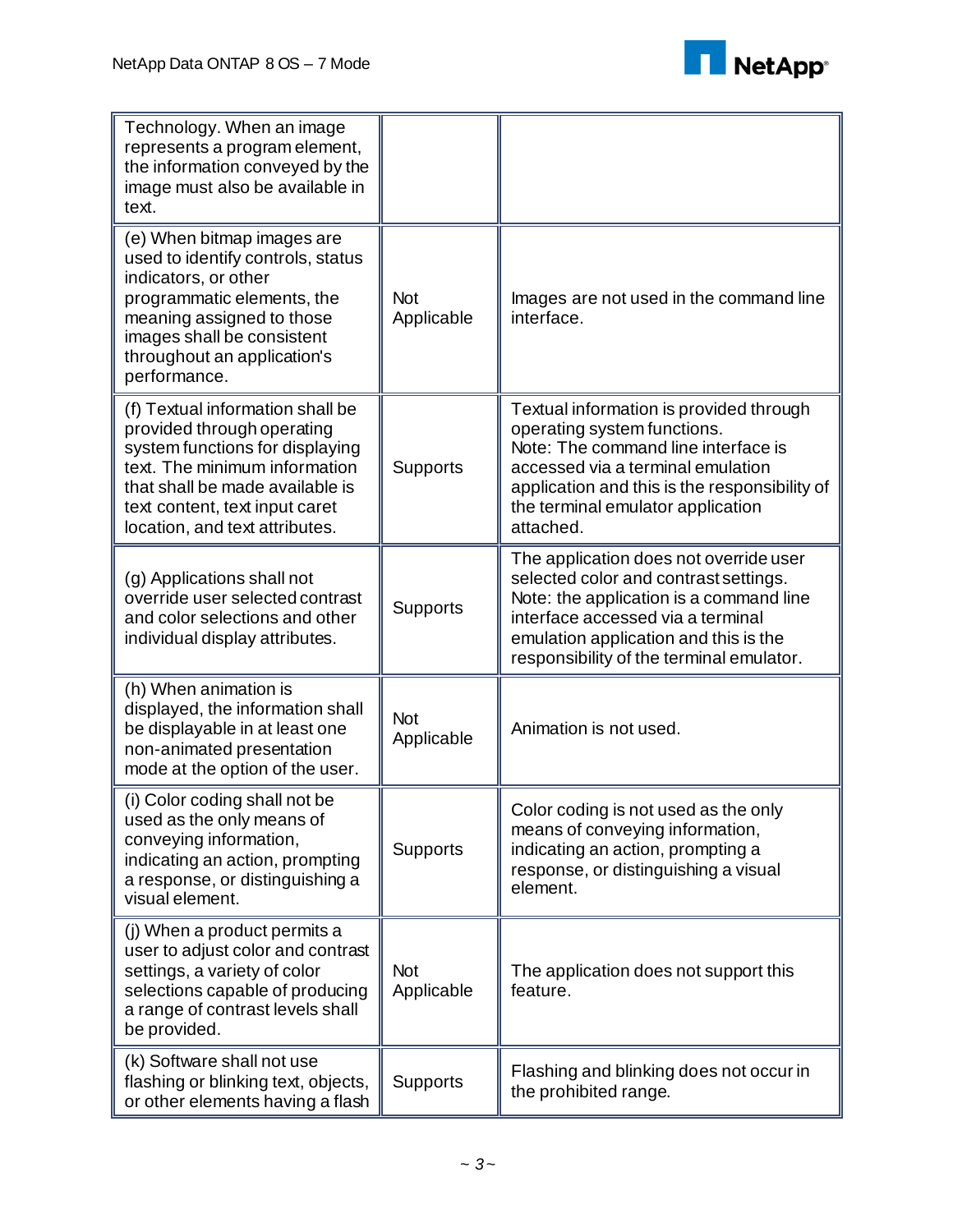

| or blink frequency greater than<br>2 Hz and lower than 55 Hz.                                                                                                                                                                                                             |                 |                                                                                                       |
|---------------------------------------------------------------------------------------------------------------------------------------------------------------------------------------------------------------------------------------------------------------------------|-----------------|-------------------------------------------------------------------------------------------------------|
| (I) When electronic forms are<br>used, the form shall allow<br>people using Assistive<br>Technology to access the<br>information, field elements, and<br>functionality required for<br>completion and 57 submission of<br>the form, including all directions<br>and cues. | <b>Supports</b> | The command line interface is text based<br>and sufficient information is provided<br>about the text. |

| Section 1194.22 Web-based Internet information and applications -<br><b>Detail</b><br><b>VPATTM</b>                                                             |                                      |                                                                                                                                                                  |  |
|-----------------------------------------------------------------------------------------------------------------------------------------------------------------|--------------------------------------|------------------------------------------------------------------------------------------------------------------------------------------------------------------|--|
|                                                                                                                                                                 |                                      | Voluntary Product Accessibility Template <sup>®</sup>                                                                                                            |  |
| <b>Criteria</b>                                                                                                                                                 | <b>Supporting</b><br><b>Features</b> | <b>Remarks and explanations</b>                                                                                                                                  |  |
| (a) A text equivalent for every<br>non-text element shall be<br>provided (e.g., via "alt",<br>"longdesc", or in element<br>content).                            | <b>Not</b><br>Applicable             | Images are not used.                                                                                                                                             |  |
| (b) Equivalent alternatives for<br>any multimedia presentation<br>shall be synchronized with the<br>presentation.                                               | <b>Not</b><br>Applicable             | Multimedia is not used.                                                                                                                                          |  |
| (c) Web pages shall be<br>designed so that all information<br>conveyed with color is also<br>available without color, for<br>example from context or<br>markup. | Supports                             | Color coding is not used as the only<br>means of conveying information,<br>indicating an action, prompting a<br>response, or distinguishing a visual<br>element. |  |
| (d) Documents shall be<br>organized so they are readable<br>without requiring an associated<br>style sheet.                                                     | <b>Not</b><br>Applicable             | The application is a command line<br>interface and does not use style sheets.                                                                                    |  |
| (e) Redundant text links shall be<br>provided for each active region<br>of a server-side image map.                                                             | <b>Not</b><br>Applicable             | Server-side image maps are not used.                                                                                                                             |  |
| (f) Client-side image maps shall<br>be provided instead of server-<br>side image maps except where                                                              | <b>Not</b><br>Applicable             | Server and client-side image maps are<br>not used.                                                                                                               |  |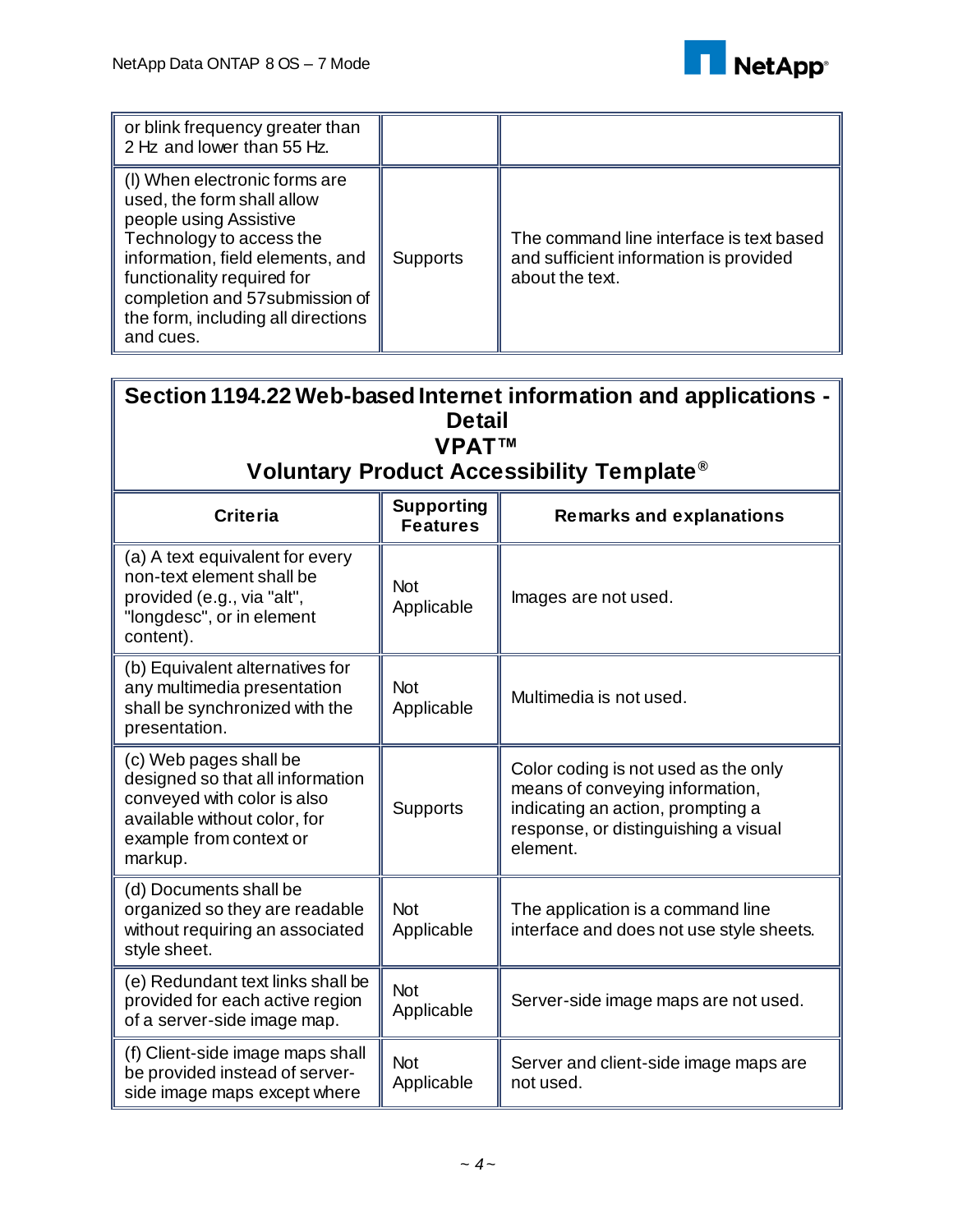

| the regions cannot be defined<br>with an available geometric<br>shape.                                                                                                                                                                                                                                                         |                          |                                                                                  |
|--------------------------------------------------------------------------------------------------------------------------------------------------------------------------------------------------------------------------------------------------------------------------------------------------------------------------------|--------------------------|----------------------------------------------------------------------------------|
| (g) Row and column headers<br>shall be identified for data<br>tables.                                                                                                                                                                                                                                                          | <b>Supports</b>          | Headers are identified for data tables.                                          |
| (h) Markup shall be used to<br>associate data cells and header<br>cells for data tables that have<br>two or more logical levels of row<br>or column headers.                                                                                                                                                                   | <b>Not</b><br>Applicable | Data tables with multiple levels are not<br>used.                                |
| (i) Frames shall be titled with<br>text that facilitates frame<br>identification and navigation                                                                                                                                                                                                                                | <b>Not</b><br>Applicable | Frames are not used.                                                             |
| (i) Pages shall be designed to<br>avoid causing the screen to<br>flicker with a frequency greater<br>than 2 Hz and lower than 55 Hz.                                                                                                                                                                                           | <b>Supports</b>          | Flickering does not occur in the prohibited<br>range.                            |
| (k) A text-only page, with<br>equivalent information or<br>functionality, shall be provided<br>to make a web site comply with<br>the provisions of this part, when<br>compliance cannot be<br>accomplished in any other way.<br>The content of the text-only<br>page shall be updated<br>whenever the primary page<br>changes. | <b>Not</b><br>Applicable | A text-only page is not applicable for<br>displaying an interactive application. |
| (I) When pages utilize scripting<br>languages to display content, or<br>to create interface elements, the<br>information provided by the<br>script shall be identified with<br>functional text that can be read<br>by Assistive Technology.                                                                                    | <b>Not</b><br>Applicable | Client-side scripting is not used to display<br>user interface elements.         |
| (m) When a web page requires<br>that an applet, plug-in or other<br>application be present on the<br>client system to interpret page<br>content, the page must provide<br>a link to a plug-in or applet that<br>complies with §1194.21(a)<br>through (I).                                                                      | <b>Not</b><br>Applicable | Plug-ins are not used.                                                           |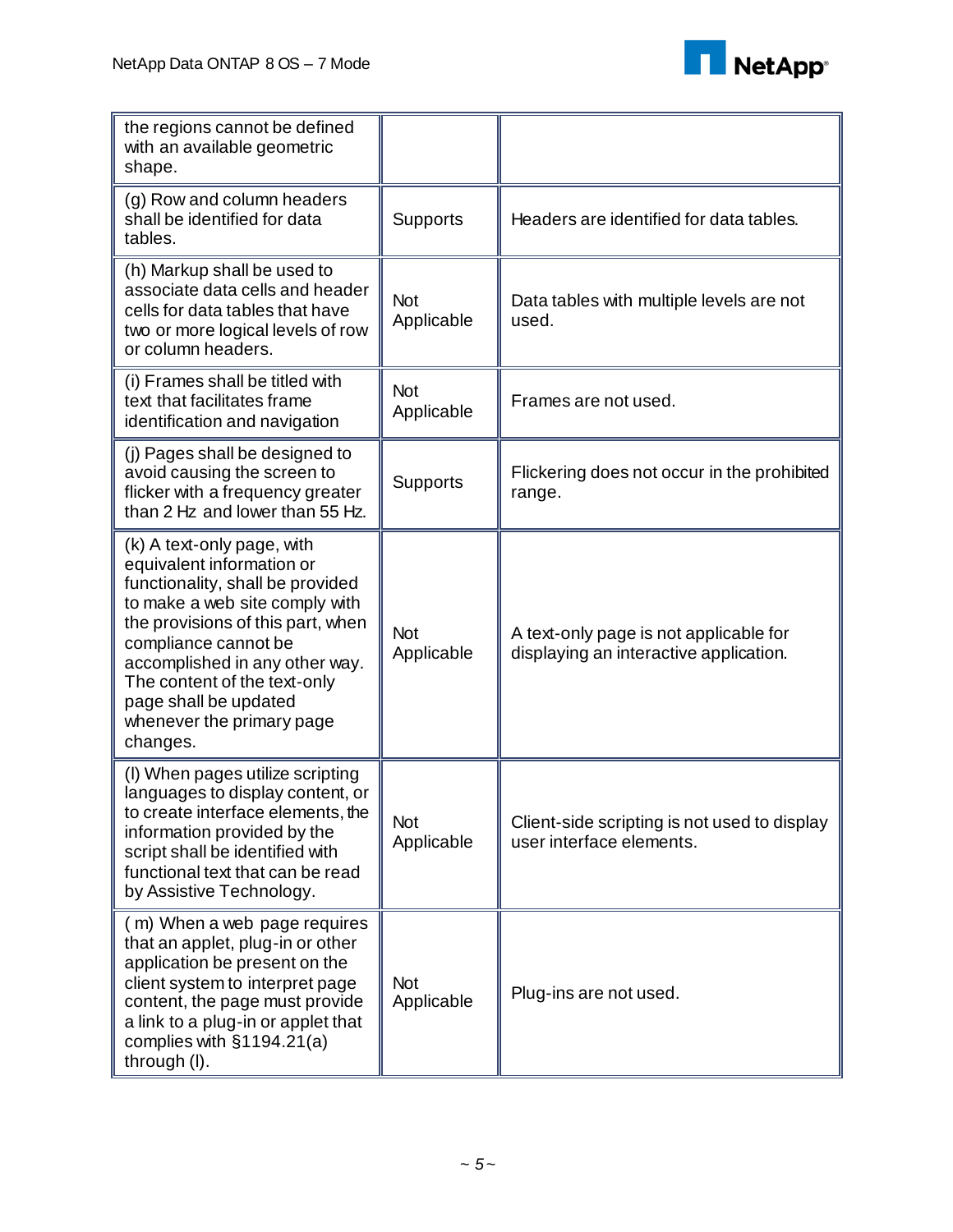

| (n) When electronic forms are<br>designed to be completed on-<br>line, the form shall allow people<br>using Assistive Technology to<br>access the information, field<br>elements, and functionality<br>required for completion and<br>submission of the form,<br>including all directions and<br>cues. | <b>Supports</b>          | The command line interface is text based.<br>and sufficient information is provided<br>about the text. |
|--------------------------------------------------------------------------------------------------------------------------------------------------------------------------------------------------------------------------------------------------------------------------------------------------------|--------------------------|--------------------------------------------------------------------------------------------------------|
| (o) A method shall be provided<br>that permits users to skip<br>repetitive navigation links.                                                                                                                                                                                                           | <b>Not</b><br>Applicable | The application is a command line<br>interface; there are no navigational links<br>to be skipped.      |
| (p) When a timed response is<br>required, the user shall be<br>alerted and given sufficient time<br>to indicate more time is<br>required.                                                                                                                                                              | <b>Not</b><br>Applicable | A timed response is not required.                                                                      |

*Note to 1194.22:* The Board interprets paragraphs (a) through (k) of this section as consistent with the following priority 1 Checkpoints of the Web Content Accessibility Guidelines 1.0 (WCAG 1.0) (May 5 1999) published by the Web Accessibility Initiative of the World Wide Web Consortium: Paragraph (a) - 1.1, (b) - 1.4, (c) - 2.1, (d) - 6.1, (e) - 1.2, (f) - 9.1, (g) - 5.1, (h) - 5.2,  $(i) - 12.1$ ,  $(j) - 7.1$ ,  $(k) - 11.4$ .

| Section 1194.23 Telecommunications Products - Detail<br><b>VPAT<sup>TM</sup></b><br>Voluntary Product Accessibility Template <sup>®</sup>                                                                                                                                                                                                                             |                                      |                                                                                             |
|-----------------------------------------------------------------------------------------------------------------------------------------------------------------------------------------------------------------------------------------------------------------------------------------------------------------------------------------------------------------------|--------------------------------------|---------------------------------------------------------------------------------------------|
| <b>Criteria</b>                                                                                                                                                                                                                                                                                                                                                       | <b>Supporting</b><br><b>Features</b> | <b>Remarks and explanations</b>                                                             |
| (a) Telecommunications<br>products or systems which<br>provide a function allowing<br>voice communication and which<br>do not themselves provide a<br>TTY functionality shall provide a<br>standard non-acoustic<br>connection point for TTYs.<br>Microphones shall be capable of<br>being turned on and off to allow<br>the user to intermix speech with<br>TTY use. | <b>Not</b><br>Applicable             | Not a Telecommunications Product. Does<br>not provide voice communication<br>functionality. |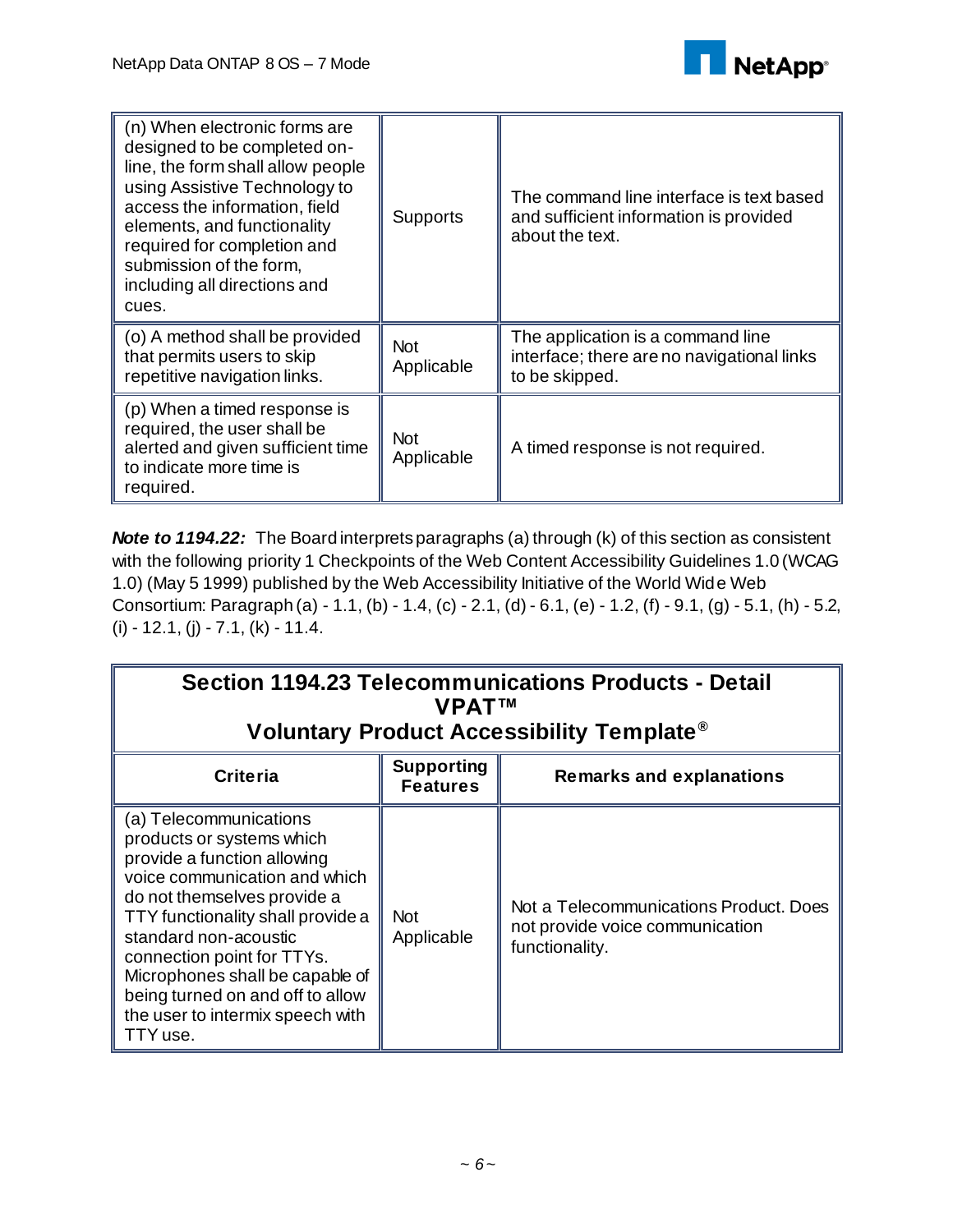

| (b) Telecommunications<br>products which include voice<br>communication functionality<br>shall support all commonly used<br>cross-manufacturer non-<br>proprietary standard TTY signal<br>protocols.                                                                                                                                           | <b>Not</b><br>Applicable | Not a Telecommunications Product. Does<br>not provide voice communication<br>functionality.                                                        |
|------------------------------------------------------------------------------------------------------------------------------------------------------------------------------------------------------------------------------------------------------------------------------------------------------------------------------------------------|--------------------------|----------------------------------------------------------------------------------------------------------------------------------------------------|
| (c) Voice mail, auto-attendant,<br>and interactive voice response<br>telecommunications systems<br>shall be usable by TTY users<br>with their TTYs.                                                                                                                                                                                            | <b>Not</b><br>Applicable | Not a Telecommunications Product. Does<br>not contain Voice mail, auto-attendant,<br>and interactive voice response<br>telecommunications systems. |
| (d) Voice mail, messaging, auto-<br>attendant, and interactive voice<br>response telecommunications<br>systems that require a response<br>from a user within a time<br>interval, shall give an alert when<br>the time interval is about to run<br>out, and shall provide sufficient<br>time for the user to indicate<br>more time is required. | <b>Not</b><br>Applicable | Not a Telecommunications Product, Does<br>not contain Voice mail, auto-attendant,<br>and interactive voice response<br>telecommunications systems. |
| (e) Where provided, caller<br>identification and similar<br>telecommunications functions<br>shall also be available for users<br>of TTYs, and for users who<br>cannot see displays.                                                                                                                                                            | <b>Not</b><br>Applicable | Not a Telecommunications Product. Does<br>not contain telecommunications<br>functionality such as caller ID.                                       |
| (f) For transmitted voice signals,<br>telecommunications products<br>shall provide a gain adjustable<br>up to a minimum of 20 dB. For<br>incremental volume control, at<br>least one intermediate step of<br>12 dB of gain shall be provided.                                                                                                  | <b>Not</b><br>Applicable | Not a Telecommunications Product. Does<br>not transmit voice signals.                                                                              |
| (g) If the telecommunications<br>product allows a user to adjust<br>the receive volume, a function<br>shall be provided to<br>automatically reset the volume<br>to the default level after every<br>use.                                                                                                                                       | <b>Not</b><br>Applicable | Not a Telecommunications Product.                                                                                                                  |
| (h) Where a<br>telecommunications product<br>delivers output by an audio<br>transducer which is normally                                                                                                                                                                                                                                       | <b>Not</b><br>Applicable | Not a Telecommunications Product. Does<br>not deliver audio output.                                                                                |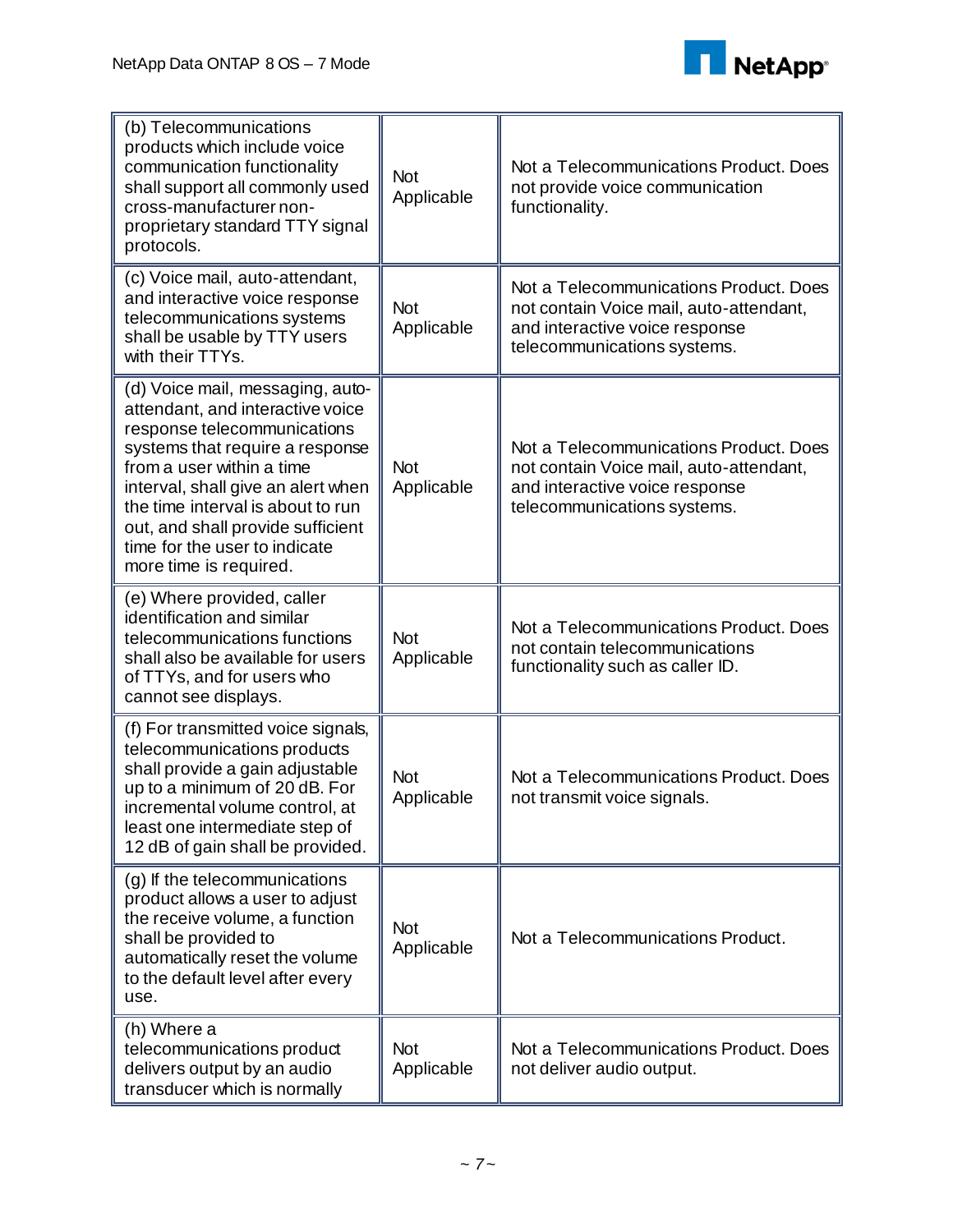

| held up to the ear, a means for<br>effective magnetic wireless<br>coupling to hearing technologies<br>shall be provided.                                                                                                                                                                                                                                                                                                                                                                                             |                          |                                   |
|----------------------------------------------------------------------------------------------------------------------------------------------------------------------------------------------------------------------------------------------------------------------------------------------------------------------------------------------------------------------------------------------------------------------------------------------------------------------------------------------------------------------|--------------------------|-----------------------------------|
| (i) Interference to hearing<br>technologies (including hearing<br>aids, cochlear implants, and<br>assistive listening devices) shall<br>be reduced to the lowest<br>possible level that allows a user<br>of hearing technologies to utilize<br>the telecommunications<br>product.                                                                                                                                                                                                                                    | <b>Not</b><br>Applicable | Not a Telecommunications Product. |
| (j) Products that transmit or<br>conduct information or<br>communication, shall pass<br>through cross-manufacturer,<br>non-proprietary, industry-<br>standard codes, translation<br>protocols, formats or other<br>information necessary to<br>provide the information or<br>communication in a usable<br>format. Technologies which use<br>encoding, signal compression,<br>format transformation, or similar<br>techniques shall not remove<br>information needed for access<br>or shall restore it upon delivery. | <b>Not</b><br>Applicable | Not a Telecommunications Product. |
| (k)(1) Products which have<br>mechanically operated controls<br>or keys shall comply with the<br>following: Controls and Keys<br>shall be tactilely discernible<br>without activating the controls or<br>keys.                                                                                                                                                                                                                                                                                                       | Not<br>Applicable        | Not a Telecommunications Product. |
| (k)(2) Products which have<br>mechanically operated controls<br>or keys shall comply with the<br>following: Controls and Keys<br>shall be operable with one hand<br>and shall not require tight<br>grasping, pinching, twisting of<br>the wrist. The force required to<br>activate controls and keys shall<br>be 5 lbs. (22.2N) maximum.                                                                                                                                                                             | <b>Not</b><br>Applicable | Not a Telecommunications Product. |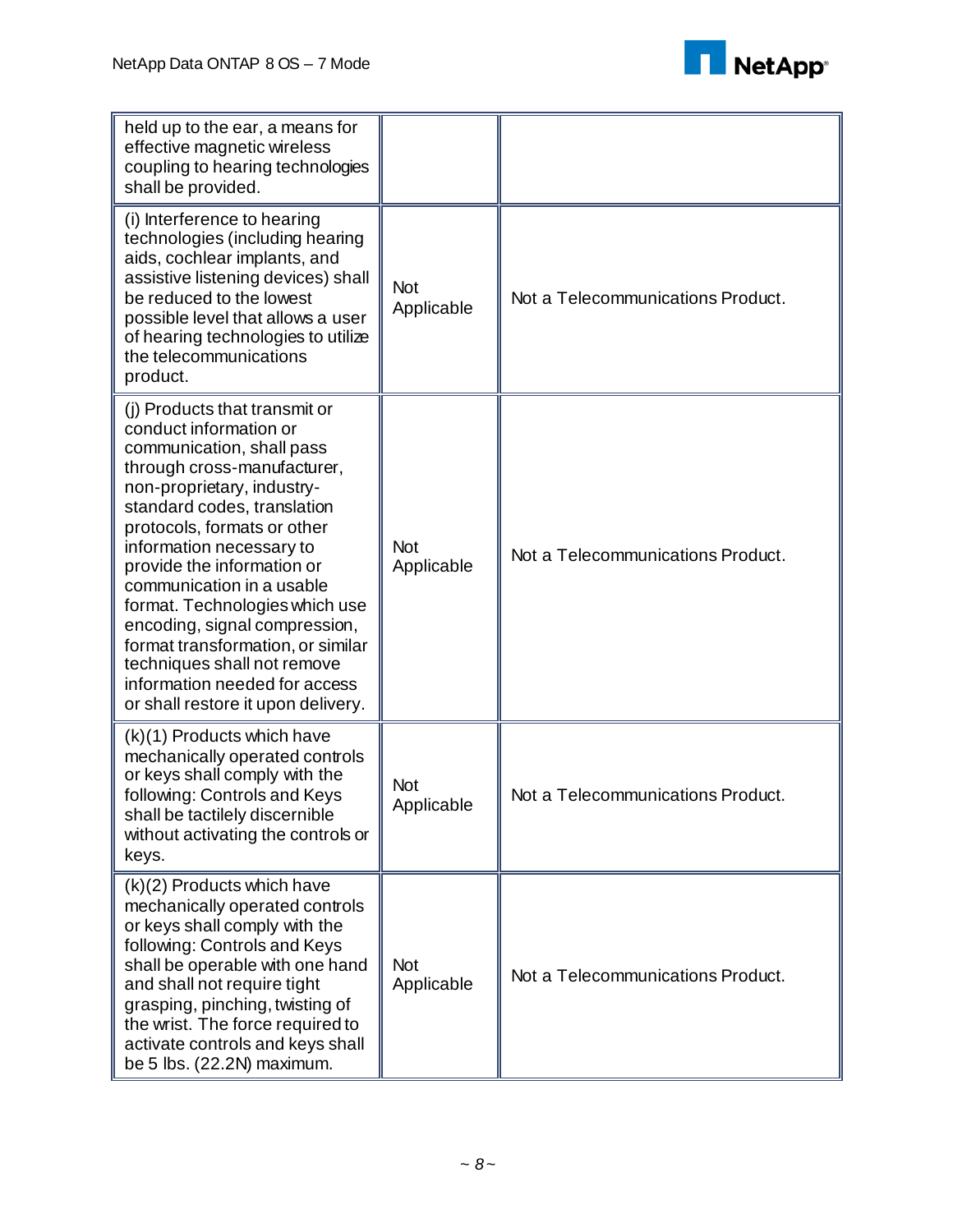

| $(k)(3)$ Products which have<br>mechanically operated controls<br>or keys shall comply with the<br>following: If key repeat is<br>supported, the delay before<br>repeat shall be adjustable to at<br>least 2 seconds. Key repeat rate<br>shall be adjustable to 2 seconds<br>per character. | <b>Not</b><br>Applicable | Not a Telecommunications Product. |
|---------------------------------------------------------------------------------------------------------------------------------------------------------------------------------------------------------------------------------------------------------------------------------------------|--------------------------|-----------------------------------|
| $(k)(4)$ Products which have<br>mechanically operated controls<br>or keys shall comply with the<br>following: The status of all<br>locking or toggle controls or<br>keys shall be visually<br>discernible, and discernible<br>either through touch or sound.                                | <b>Not</b><br>Applicable | Not a Telecommunications Product. |

| Section 1194.24 Video and Multi-media Products – Detail<br><b>VPATTM</b>                                                                                                                                                                                                                                                                                                                                                                                                                                                                                                                                                                                                                                                                                                                                   |                                      |                                                                                               |  |
|------------------------------------------------------------------------------------------------------------------------------------------------------------------------------------------------------------------------------------------------------------------------------------------------------------------------------------------------------------------------------------------------------------------------------------------------------------------------------------------------------------------------------------------------------------------------------------------------------------------------------------------------------------------------------------------------------------------------------------------------------------------------------------------------------------|--------------------------------------|-----------------------------------------------------------------------------------------------|--|
| Voluntary Product Accessibility Template <sup>®</sup>                                                                                                                                                                                                                                                                                                                                                                                                                                                                                                                                                                                                                                                                                                                                                      |                                      |                                                                                               |  |
| <b>Criteria</b>                                                                                                                                                                                                                                                                                                                                                                                                                                                                                                                                                                                                                                                                                                                                                                                            | <b>Supporting</b><br><b>Features</b> | <b>Remarks and explanations</b>                                                               |  |
| (a) All analog television displays<br>13 inches and larger, and<br>computer equipment that<br>includes analog television<br>receiver or display circuitry,<br>shall be equipped with caption<br>decoder circuitry which<br>appropriately receives,<br>decodes, and displays closed<br>captions from broadcast, cable,<br>videotape, and DVD signals. As<br>soon as practicable, but not<br>later than July 1, 2002,<br>widescreen digital television<br>(DTV) displays measuring at<br>least 7.8 inches vertically, DTV<br>sets with conventional displays<br>measuring at least 13 inches<br>vertically, and stand-alone DTV<br>tuners, whether or not they are<br>marketed with display screens,<br>and computer equipment that<br>includes DTV receiver or display<br>circuitry, shall be equipped with | <b>Not</b><br>Applicable             | Not a Video or Multi-media Product, Does<br>not have analog receiver or display<br>circuitry. |  |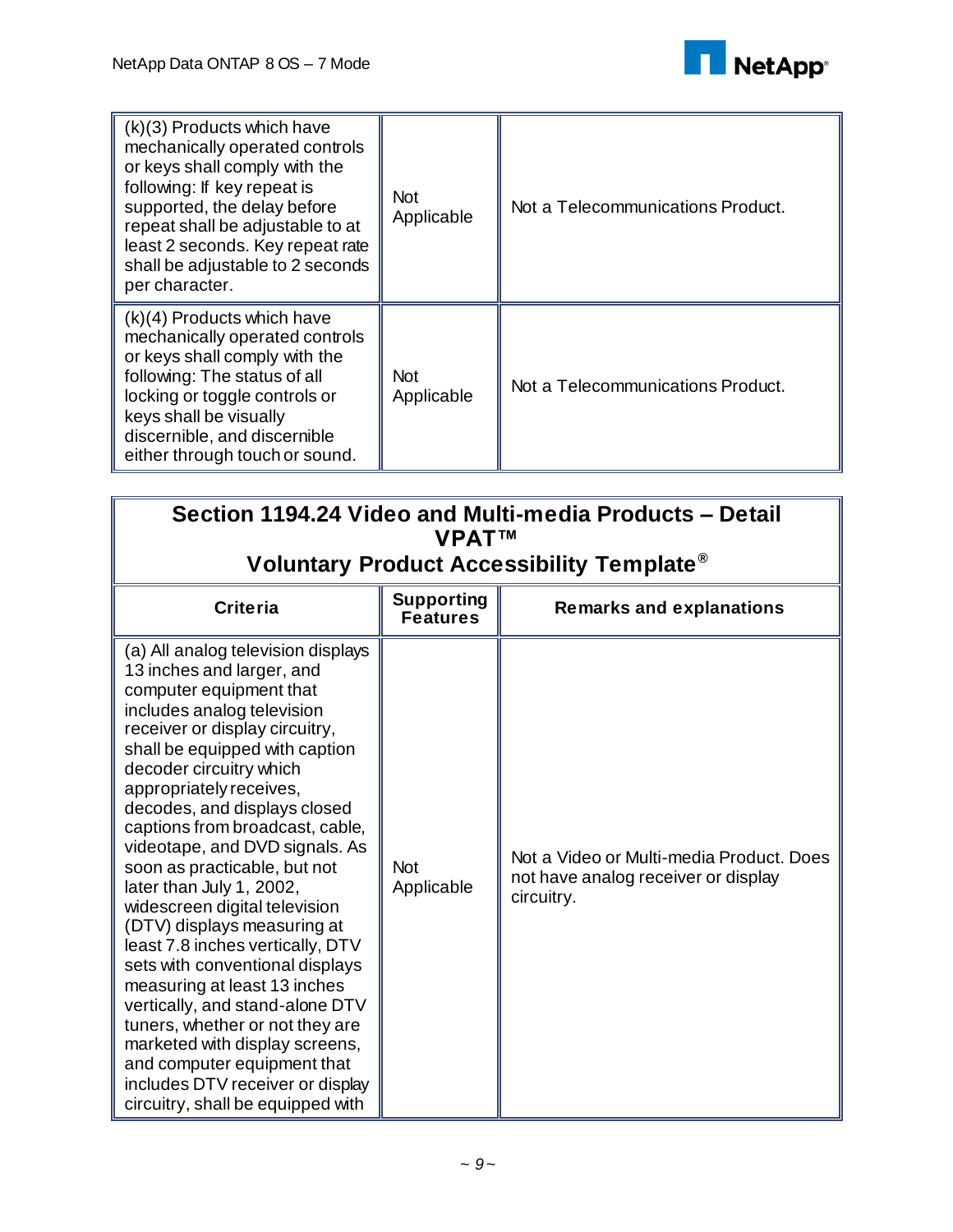

| caption decoder circuitry which                                                                                                                                                                                                                                                            |                          |                                                                                   |
|--------------------------------------------------------------------------------------------------------------------------------------------------------------------------------------------------------------------------------------------------------------------------------------------|--------------------------|-----------------------------------------------------------------------------------|
| appropriately receives,<br>decodes, and displays closed<br>captions from broadcast, cable,<br>videotape, and DVD signals.                                                                                                                                                                  |                          |                                                                                   |
| (b) Television tuners, including<br>tuner cards for use in<br>computers, shall be equipped<br>with secondary audio program<br>playback circuitry.                                                                                                                                          | <b>Not</b><br>Applicable | Not a Video or Multi-media Product. Does<br>not have a television tuner.          |
| (c) All training and informational<br>video and multimedia<br>productions which support the<br>agency's mission, regardless of<br>format, that contain speech or<br>other audio information<br>necessary for the<br>comprehension of the content,<br>shall be open or closed<br>captioned. | <b>Not</b><br>Applicable | No training, informational videos or<br>multimedia is provided with this product. |
| (d) All training and informational<br>video and multimedia<br>productions which support the<br>agency's mission, regardless of<br>format, that contain visual<br>information necessary for the<br>comprehension of the content,<br>shall be audio described.                               | <b>Not</b><br>Applicable | No training, informational videos or<br>multimedia is provided with this product. |
| (e) Display or presentation of<br>alternate text presentation or<br>audio descriptions shall be user-<br>selectable unless permanent.                                                                                                                                                      | <b>Not</b><br>Applicable | Not a Video or Multi-media Product.                                               |

| Section 1194.25 Self-Contained, Closed Products - Detail<br><b>VPATTM</b><br>Voluntary Product Accessibility Template <sup>®</sup>                                                                |                                      |                                                          |
|---------------------------------------------------------------------------------------------------------------------------------------------------------------------------------------------------|--------------------------------------|----------------------------------------------------------|
| <b>Criteria</b>                                                                                                                                                                                   | <b>Supporting</b><br><b>Features</b> | <b>Remarks and explanations</b>                          |
| (a) Self-contained products shall<br>be usable by people with<br>disabilities without requiring an<br>end-user to attach Assistive<br>Technology to the product.<br>Personal headsets for private | <b>Not</b><br>Applicable             | This product is not a self-contained,<br>closed product. |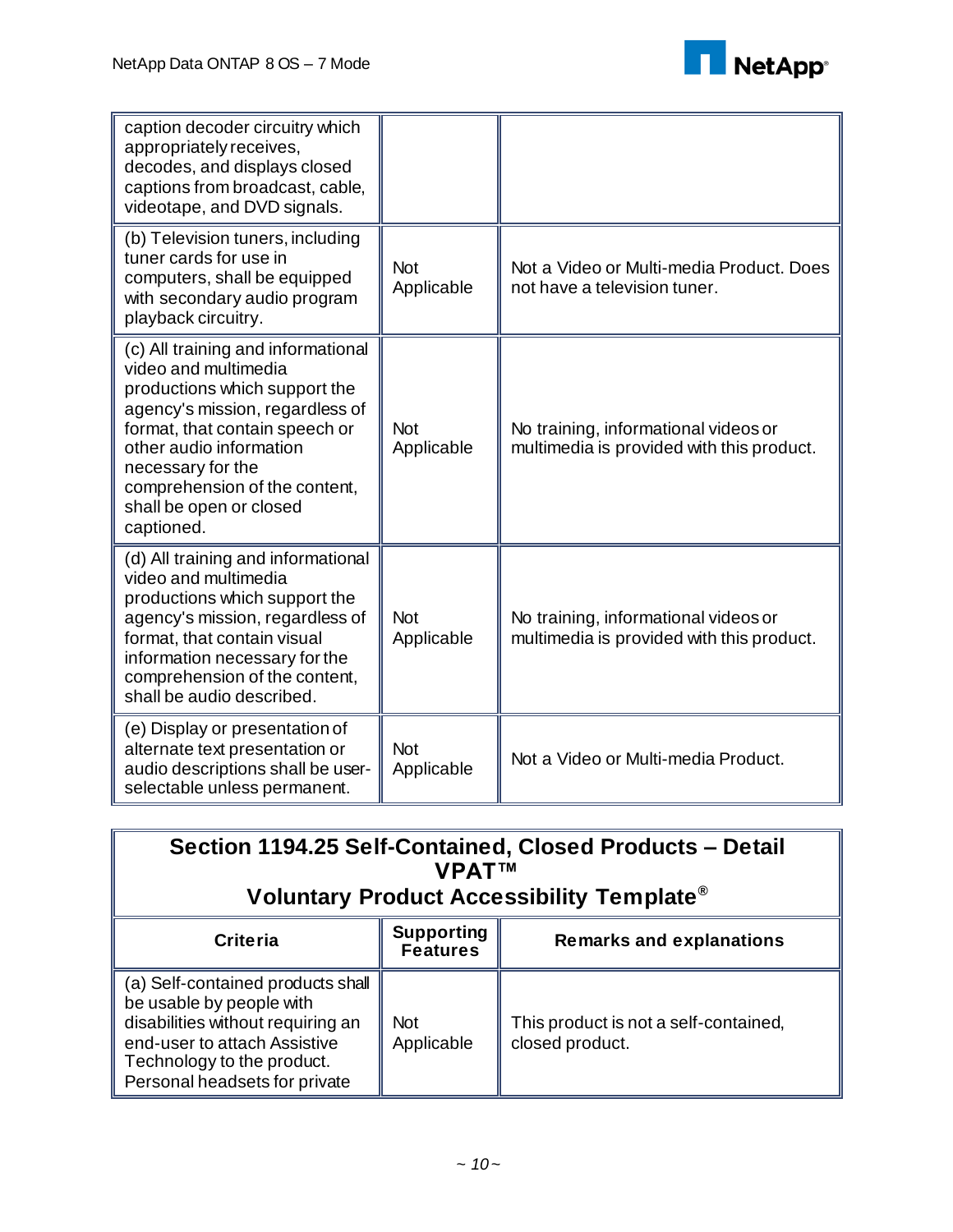

| listening are not Assistive<br>Technology.                                                                                                                                                                                                                                                                                                                                                                                                                      |                          |                                                                         |
|-----------------------------------------------------------------------------------------------------------------------------------------------------------------------------------------------------------------------------------------------------------------------------------------------------------------------------------------------------------------------------------------------------------------------------------------------------------------|--------------------------|-------------------------------------------------------------------------|
| (b) When a timed response is<br>required, the user shall be<br>alerted and given sufficient time<br>to indicate more time is<br>required.                                                                                                                                                                                                                                                                                                                       | <b>Not</b><br>Applicable | A timed response is not required.                                       |
| (c) Where a product utilizes<br>touchscreens or contact-<br>sensitive controls, an input<br>method shall be provided that<br>complies with §1194.23 (k) (1)<br>through $(4)$ .                                                                                                                                                                                                                                                                                  | <b>Not</b><br>Applicable | This product is not a self-contained,<br>closed product.                |
| (d) When biometric forms of<br>user identification or control are<br>used, an alternative form of<br>identification or activation, which<br>does not require the user to<br>possess particular biological<br>characteristics, shall also be<br>provided.                                                                                                                                                                                                        | <b>Not</b><br>Applicable | No biometric forms used for user<br>identification or control.          |
| (e) When products provide<br>auditory output, the audio signal<br>shall be provided at a standard<br>signal level through an industry<br>standard connector that will<br>allow for private listening. The<br>product must provide the ability<br>to interrupt, pause, and restart<br>the audio at any time.                                                                                                                                                     | <b>Not</b><br>Applicable | This product is not a self-contained,<br>closed product.                |
| (f) When products deliver voice<br>output in a public area,<br>incremental volume control shall<br>be provided with output<br>amplification up to a level of at<br>least 65 dB. Where the ambient<br>noise level of the environment is<br>above 45 dB, a volume gain of<br>at least 20 dB above the<br>ambient level shall be user<br>selectable. A function shall be<br>provided to automatically reset<br>the volume to the default level<br>after every use. | <b>Not</b><br>Applicable | This product is not a self-contained,<br>closed product.                |
| (g) Color coding shall not be<br>used as the only means of                                                                                                                                                                                                                                                                                                                                                                                                      | Supports                 | Color coding is not used as the only<br>means of conveying information, |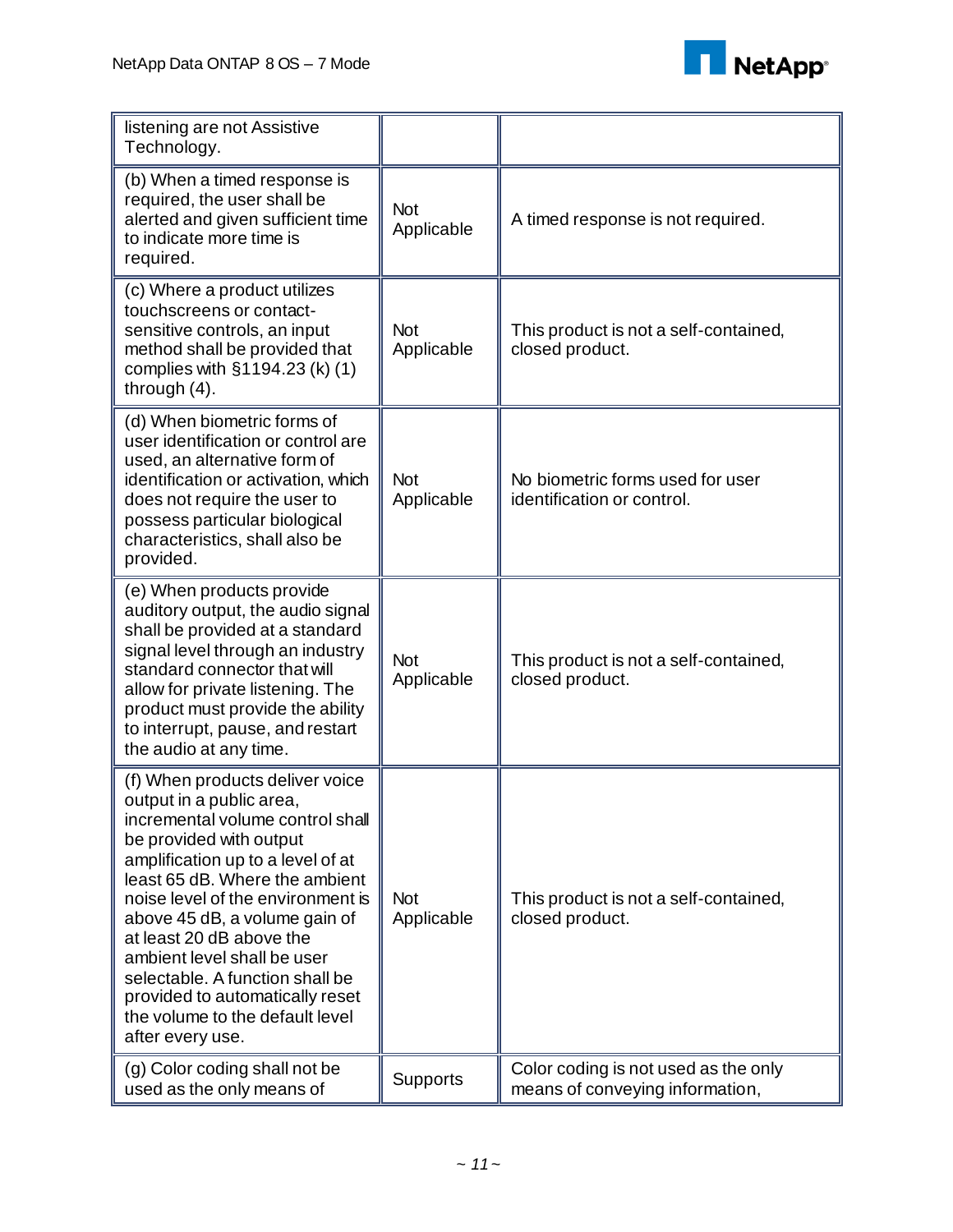

| conveying information,<br>indicating an action, prompting<br>a response, or distinguishing a<br>visual element.                                                                                                                                                                                                                                                                                                                                                                                                                                                                   |                          | indicating an action, prompting a<br>response, or distinguishing a visual<br>element. |
|-----------------------------------------------------------------------------------------------------------------------------------------------------------------------------------------------------------------------------------------------------------------------------------------------------------------------------------------------------------------------------------------------------------------------------------------------------------------------------------------------------------------------------------------------------------------------------------|--------------------------|---------------------------------------------------------------------------------------|
| (h) When a product permits a<br>user to adjust color and contrast<br>settings, a range of color<br>selections capable of producing<br>a variety of contrast levels shall<br>be provided.                                                                                                                                                                                                                                                                                                                                                                                          | <b>Not</b><br>Applicable | This product does not allows users to<br>adjust color and contrast settings           |
| (i) Products shall be designed to<br>avoid causing the screen to<br>flicker with a frequency greater<br>than 2 Hz and lower than 55 Hz.                                                                                                                                                                                                                                                                                                                                                                                                                                           | Supports                 | Flickering does not occur within the<br>prohibited range.                             |
| (j) (1) Products which are<br>freestanding, non-portable, and<br>intended to be used in one<br>location and which have<br>operable controls shall comply<br>with the following: The position<br>of any operable control shall be<br>determined with respect to a<br>vertical plane, which is 48<br>inches in length, centered on<br>the operable control, and at the<br>maximum protrusion of the<br>product within the 48 inch length<br>on products which are<br>freestanding, non-portable, and<br>intended to be used in one<br>location and which have<br>operable controls. | <b>Not</b><br>Applicable | This product is not a self-contained,<br>closed product.                              |
| (j)(2) Products which are<br>freestanding, non-portable, and<br>intended to be used in one<br>location and which have<br>operable controls shall comply<br>with the following: Where any<br>operable control is 10 inches or<br>less behind the reference plane,<br>the height shall be 54 inches<br>maximum and 15 inches<br>minimum above the floor.                                                                                                                                                                                                                            | <b>Not</b><br>Applicable | This product is not a self-contained,<br>closed product.                              |
| $(j)(3)$ Products which are<br>freestanding, non-portable, and<br>intended to be used in one<br>location and which have                                                                                                                                                                                                                                                                                                                                                                                                                                                           | <b>Not</b><br>Applicable | This product is not a self-contained,<br>closed product.                              |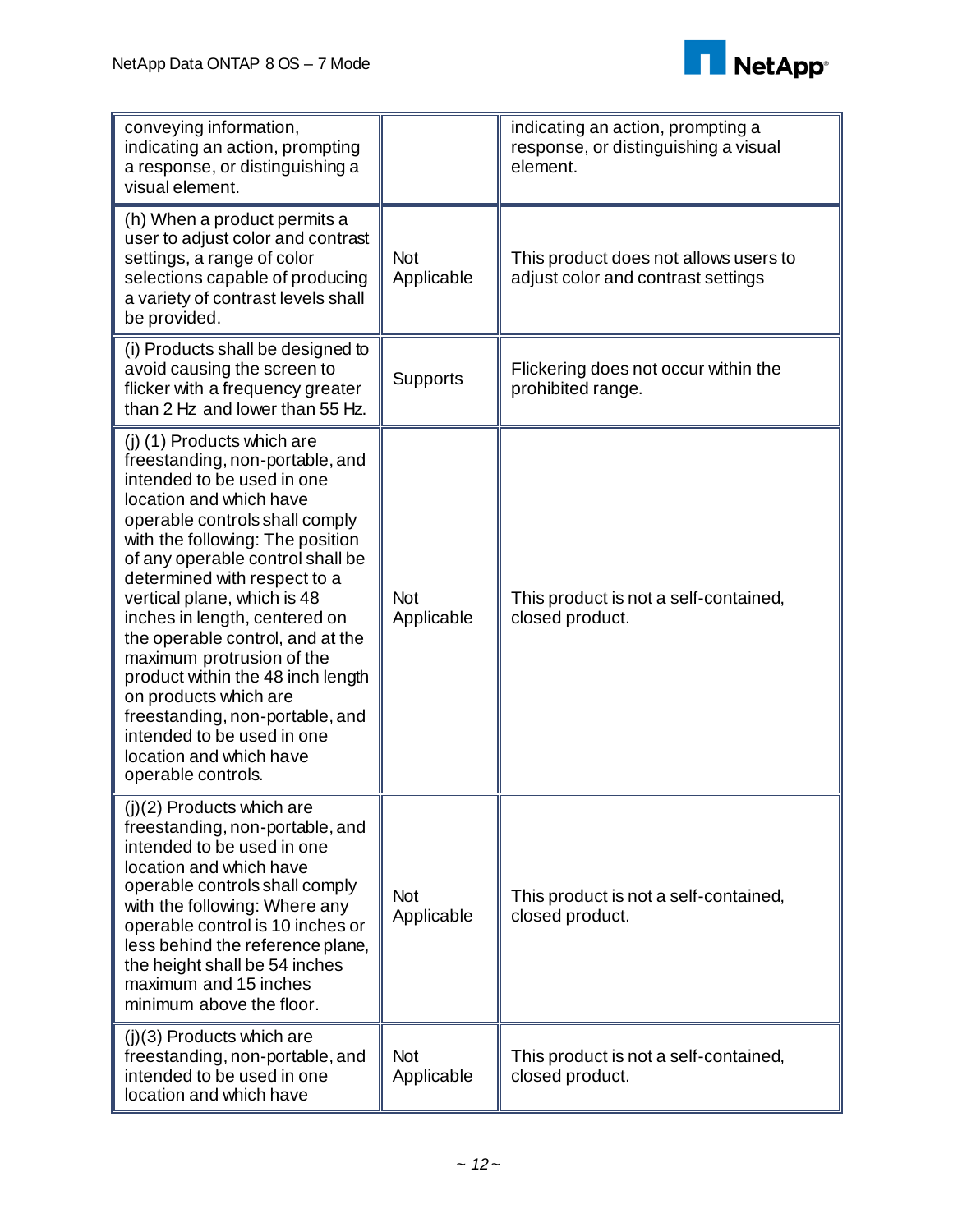

| operable controls shall comply<br>with the following: Where any<br>operable control is more than 10<br>inches and not more than 24<br>inches behind the reference<br>plane, the height shall be 46<br>inches maximum and 15 inches<br>minimum above the floor.           |                          |                                                          |
|--------------------------------------------------------------------------------------------------------------------------------------------------------------------------------------------------------------------------------------------------------------------------|--------------------------|----------------------------------------------------------|
| $(i)(4)$ Products which are<br>freestanding, non-portable, and<br>intended to be used in one<br>location and which have<br>operable controls shall comply<br>with the following: Operable<br>controls shall not be more than<br>24 inches behind the reference<br>plane. | <b>Not</b><br>Applicable | This product is not a self-contained,<br>closed product. |

| Section 1194.26 Desktop and Portable Computers - Detail<br><b>VPATTM</b>                                                                                                                                                                                 |                                      |                                                                            |  |
|----------------------------------------------------------------------------------------------------------------------------------------------------------------------------------------------------------------------------------------------------------|--------------------------------------|----------------------------------------------------------------------------|--|
| Voluntary Product Accessibility Template®                                                                                                                                                                                                                |                                      |                                                                            |  |
| <b>Criteria</b>                                                                                                                                                                                                                                          | <b>Supporting</b><br><b>Features</b> | <b>Remarks and explanations</b>                                            |  |
| (a) All mechanically operated<br>controls and keys shall comply<br>with §1194.23 (k) (1) through<br>(4).                                                                                                                                                 | <b>Not</b><br>Applicable             | Product does not use mechanically<br>operated controls.                    |  |
| (b) If a product utilizes<br>touchscreens or touch-operated<br>controls, an input method shall<br>be provided that complies with<br>§1194.23 (k) (1) through (4).                                                                                        | <b>Not</b><br>Applicable             | Product does not use touch-operated<br>controls.                           |  |
| (c) When biometric forms of<br>user identification or control are<br>used, an alternative form of<br>identification or activation, which<br>does not require the user to<br>possess particular biological<br>characteristics, shall also be<br>provided. | <b>Not</b><br>Applicable             | Product does not use biometric forms of<br>user identification or control. |  |
| (d) Where provided, at least one<br>of each type of expansion slots,<br>ports and connectors shall<br>comply with publicly available<br>industry standards                                                                                               | <b>Not</b><br>Applicable             | Product is not a Desktop or Portable<br>Computer.                          |  |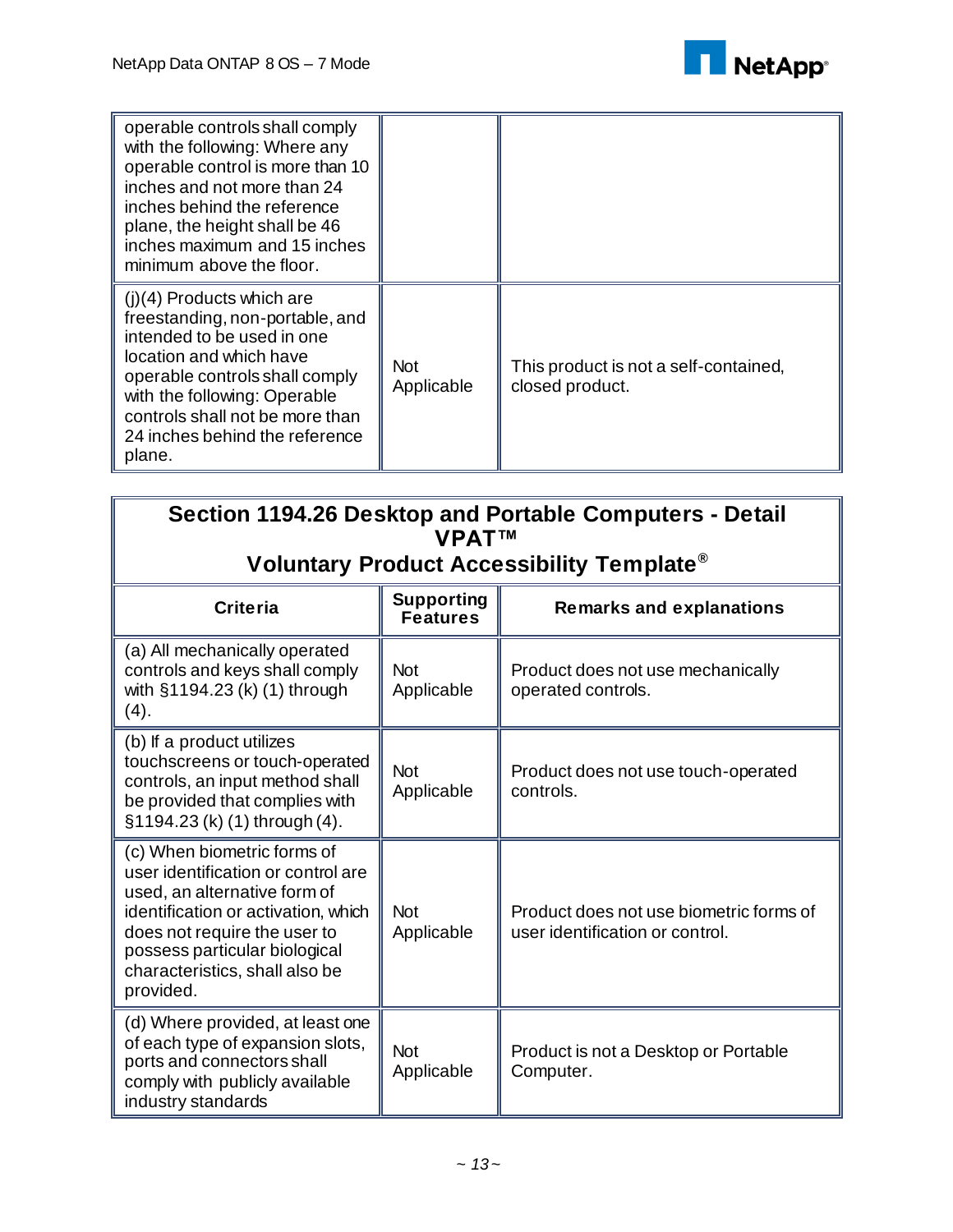

| Section 1194.31 Functional Performance Criteria - Detail<br><b>VPATTM</b>                                                                                                                                                                                                                                                                 |                                      |                                                                                                                                                                                                                                                                                                                          |  |
|-------------------------------------------------------------------------------------------------------------------------------------------------------------------------------------------------------------------------------------------------------------------------------------------------------------------------------------------|--------------------------------------|--------------------------------------------------------------------------------------------------------------------------------------------------------------------------------------------------------------------------------------------------------------------------------------------------------------------------|--|
| Voluntary Product Accessibility Template <sup>®</sup>                                                                                                                                                                                                                                                                                     |                                      |                                                                                                                                                                                                                                                                                                                          |  |
| <b>Criteria</b>                                                                                                                                                                                                                                                                                                                           | <b>Supporting</b><br><b>Features</b> | <b>Remarks and explanations</b>                                                                                                                                                                                                                                                                                          |  |
| (a) At least one mode of<br>operation and information<br>retrieval that does not require<br>user vision shall be provided, or<br>support for Assistive<br>Technology used by people who<br>are blind or visually impaired<br>shall be provided.                                                                                           | <b>Supports</b>                      | The application is a command line user<br>interface. It is text based and is keyboard<br>operable. The application allows the user<br>to connect using a terminal emulator of<br>the user's choice.                                                                                                                      |  |
| (b) At least one mode of<br>operation and information<br>retrieval that does not require<br>visual acuity greater than 20/70<br>shall be provided in audio and<br>enlarged print output working<br>together or independently, or<br>support for Assistive<br>Technology used by people who<br>are visually impaired shall be<br>provided. | <b>Supports</b>                      | The application may be used by users<br>with low vision when combined with<br>magnification assistive technology. The<br>application is a command line user<br>interface. It is text based and is keyboard<br>operable. The application allows the user<br>to connect using a terminal emulator of<br>the user's choice. |  |
| (c) At least one mode of<br>operation and information<br>retrieval that does not require<br>user hearing shall be provided,<br>or support for Assistive<br>Technology used by people who<br>are deaf or hard of hearing shall<br>be provided                                                                                              | Supports                             | User hearing is not required.                                                                                                                                                                                                                                                                                            |  |
| (d) Where audio information is<br>important for the use of a<br>product, at least one mode of<br>operation and information<br>retrieval shall be provided in an<br>enhanced auditory fashion, or<br>support for assistive hearing<br>devices shall be provided.                                                                           | <b>Supports</b>                      | User hearing is not required.                                                                                                                                                                                                                                                                                            |  |
| (e) At least one mode of<br>operation and information<br>retrieval that does not require<br>user speech shall be provided,                                                                                                                                                                                                                | <b>Supports</b>                      | User speech is not required.                                                                                                                                                                                                                                                                                             |  |